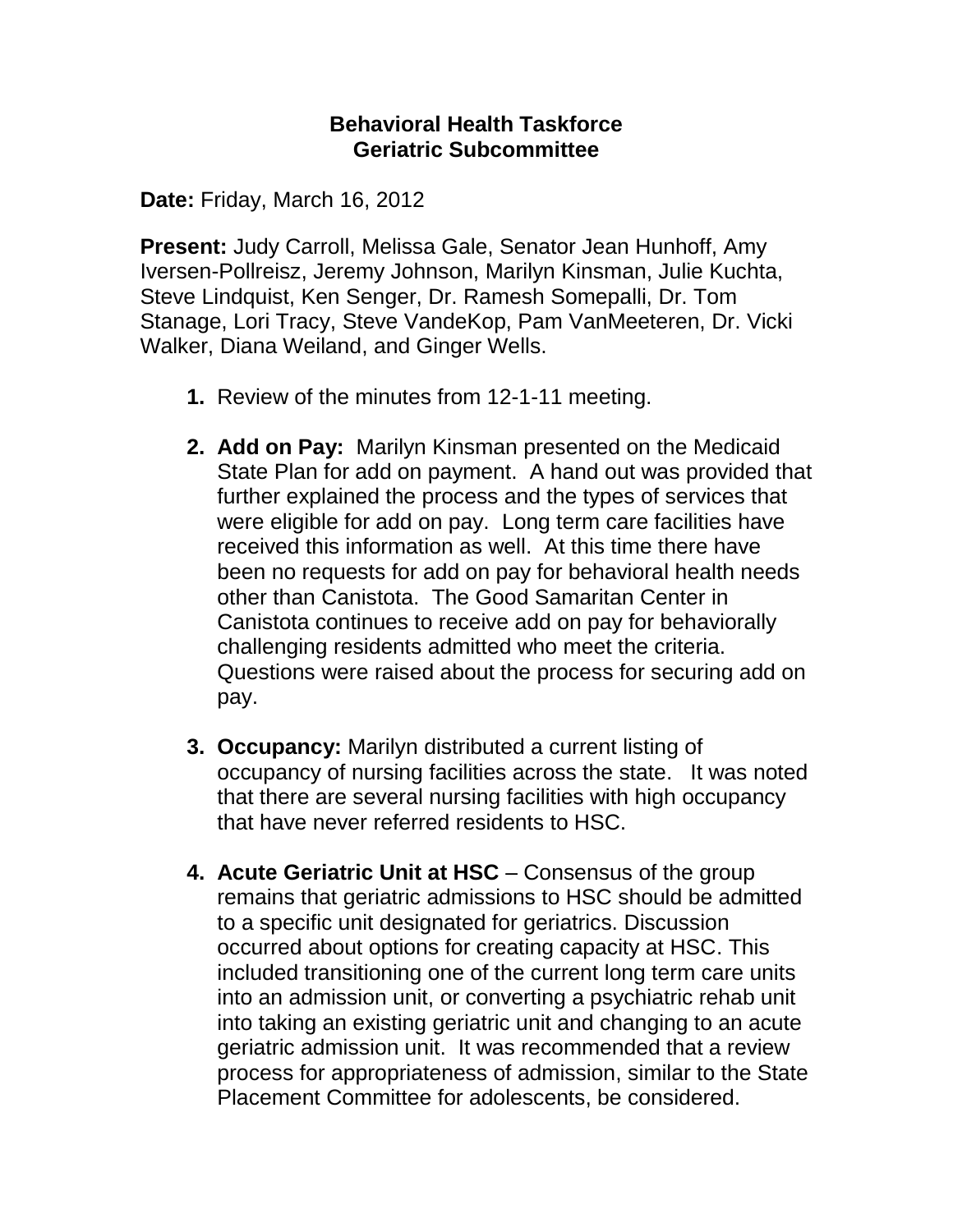Discussion around creating more community-based capacity in nursing facilities, specifically for dementia patients who exhibit behaviors such as wandering and resistance to care. Often transfers to HSC come for placement rather than treatment. It was suggested that HSC may need capacity limits to ensure that geriatric admissions would not overflow into the general adult acute admission units. Statute changes would need to occur to ensure that HSC would not be financially responsible if there were not bed capacity. The group also discussed the need for more education to community providers.

- **5. Dementia diagnosis vs. SPMI** The increased number of geriatric admissions to HSC are persons with a diagnosis of dementia and not persons with a severe mental illness. Dr. Vicki Walker indicated that of the residents currently on the geriatric unit 28 had a primary diagnosis of dementia, 10 residents had TBI or spinal cord injury and 10 residents had a primary diagnosis of mental illness. Most geriatric patients being admitted to HSC are first time admissions with a dementia diagnosis.
- **6. DOH Nursing Home Regulations** Diana Weiland from the Department of Health distributed regulations pertaining to bed-holds and discharge expectations from long term care facilities. The regulations indicate that nursing facilities are expected to take residents back to the facility within five days or when the next available bed opens. This often does not occur as nursing facilities are indicating that they would prefer to accept the citation from the DOH, but will not accept the resident back. Often safety of other residents is cited as the reasons. The DOH is aware of this concern and has been addressing the issue with individual nursing facilities. South Dakota does not have a monetary penalty for citations as some states do. Refusals to follow regulations should be followed up with DOH and DSS.
- **7. Geropsych services in surrounding states** Services in Iowa, Minnesota, North Dakota were discussed. North Dakota has created a partnership between the state hospital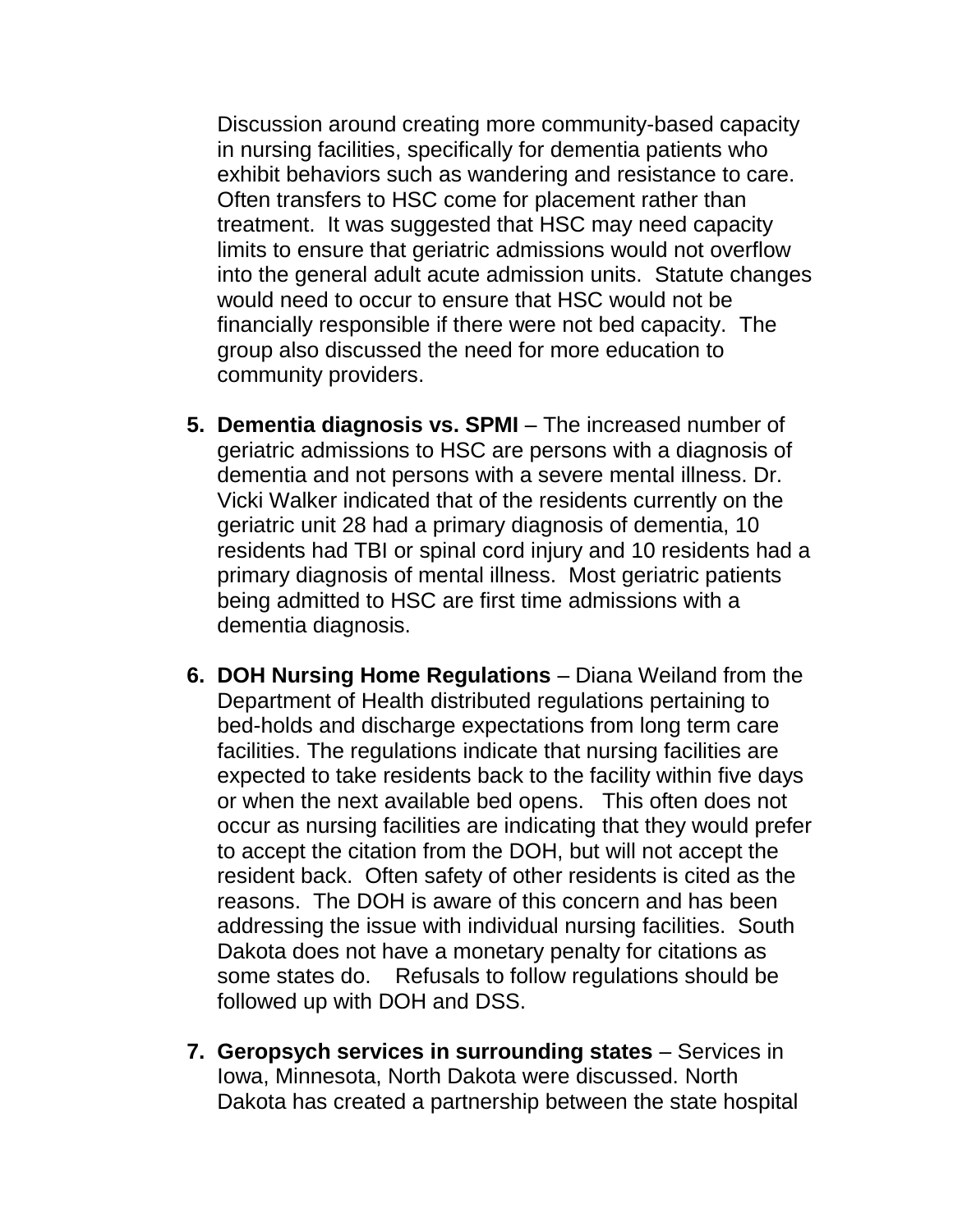and a community nursing home. The hospital serves as the gatekeeper for admission to the nursing facility. Originally the hospital was responsible for training or the staff and set a psychiatric team to the nursing home for patient assessment and medication management. That has now been transitioned to a community behavioral health service. Iowa has 23 beds available for geropsych services. Once the beds are full they do not admit additional residence. They remain in community nursing homes. Iowa has not had an admission for over a year as all beds have been full. Nebraska does not have geropsychiatric services as part of their state system. Douglas County in Omaha is a large nursing facility that accepts residents throughout Nebraska. They have three units designated for behavioral/dementia residents.

**8. Association of Medical Directors** – Dr. Walker discussed involvement in this group. This is a group of physicians that serve as Medical Directors in community nursing homes and have a specific interest in this area. Also discussed that there are many long term care facilities in the state that have never referred anyone to HSC.

## **9. Summary of Possible Goals**

- Work with select community nursing homes (possibly on a regional basis) to develop the capacity to better serve individuals with challenging behaviors and dementia, similar to how the Canistota program serves individuals with serious mental illness;
- Modify the intake process at HSC and create the capacity for an acute geriatric admission unit,
- Review statutes that pertain to five day emergency commitment of geriatric residence currently in long term care facilities.
- Develop a state placement team/process that would review long-term placements and screen appropriateness of geriatric admissions to HSC.